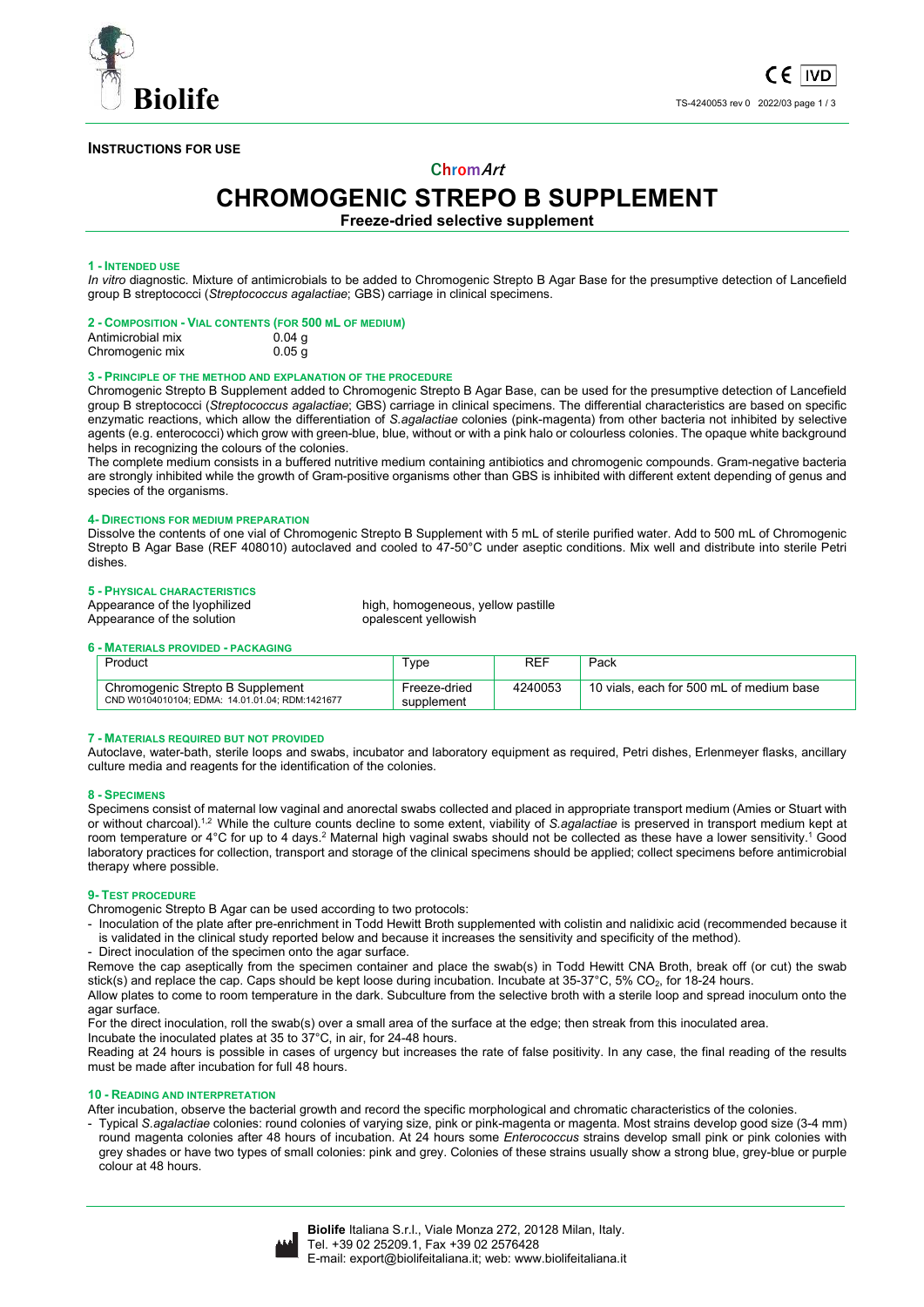



- The presence of colourless, blue, green-blue, grey-blue, purple colonies with or without magenta halo should be interpreted as belonging to species other than *S.agalactiae* and the sample should be considered as negative.

#### **11 - USER QUALITY CONTROL**

All manufactured lots of the product are released for sale after the Quality Control has been performed to check the compliance with the specifications. However, it is responsibility of the end-user to perform Quality Control testing in accordance with the local applicable regulations, in compliance with accreditation requirements and the experience of the Laboratory. Here below are listed some test strains useful for the quality control.

| CONTROL STRAINS |            | INCUBATION T°/ T / ATM | EXPECTED RESULTS              |
|-----------------|------------|------------------------|-------------------------------|
| S.agalactiae    | ATCC 13813 | 35-37°C / 44-48H / A   | growth, pink-magenta colonies |
| E faecalis      | ATCC 19433 | 35-37°C / 44-48H / A   | growth, blue colonies         |
| P.aeruginosa    | ATCC 27853 | 35-37°C / 44-48H / A   | inhibited                     |

A: aerobic incubation; ATCC is a trademark of American Type Culture Collection

#### **12- PERFORMANCES CHARACTERISTICS**

Chromogenic Strepto B Agar was evaluated by an independent Clinical Microbiological Laboratory in Italy on 225 anovaginal specimens. The medium was inoculated after enrichment of the specimen in Todd Hewitt CNA Broth. Reading was performed after 24 and 48 hours of incubation at 37°C. Chromogenic Strepto B Agar has been compared to a chromogenic medium of the market.

168 samples have been found "negative" with both chromogenic media; 44 samples have been found "positive" with both chromogenic media. 3 strains have been found "positive" with Chromogenic Strepto B Agar, "negative" with the reference medium and confirmed as Group B Streptococci by latex agglutination.

4 samples on Chromogenic Strep B Agar and 5 samples on the reference medium originated small pink colonies identified as Enterococci (false positive in the above table).

1 sample originated doubtful colonies on both media confirmed as non-Group B *Streptococcus* and considered in the above table as a "false positive".

Chromogenic Strepto B Agar didn't give any false negative result: sensitivity 100%

Chromogenic Strepto B Agar gave 5 false positive results: specificity: 97,2%

After 24 hours of incubation, 5 samples have been found "negative" on the Chromogenic Medium used as reference and originated typical colonies on Chromogenic Strepto B Agar; after 48 hours of incubation typical colonies were observed on the reference medium too. The performance characteristics have been evaluated with 20 clinical collection *S.agalactiae* strains: all strains developed typical colonies on both media after 24 hours of incubation.

Prior to release for sale a representative sample of all lots of Chromogenic Strepto B Supplement used for the supplementation of dehydrated Chromogenic Strepto B Agar Base REF 408010, is tested for productivity and selectivity by comparing the results with a previously approved Reference Batch.

Productivity is tested by semi-quantitative ecometric technique with the following target strains: *S.agalactiae* ATCC 13813*, S.agalactiae* ATCC 12386, 3 clinical isolates identified as Group B streptococci. After incubation at 35-37°C for full 48 hours all target strains show a good growth with typical chromatic characteristics (pink-magenta colonies).

Selectivity is evaluated by semi-quantitative ecometric technique by inoculating the plates with suitable decimal dilutions in saline of a 0.5 McFarland suspension of the following non-target organisms: *E.gallinarum* ATCC 49573, *E.faecium* ATCC 700221, *E.faecalis* ATCC 19433, *S.saprophyticus* ATCC 15305, *S.xylosus* ATCC 35033, *C.albicans* ATCC 10231, *P.aeruginosa* ATCC 27853*.* After incubation at 35-37°C for full 48 hours, the growth of *P.aeruginosa* and *C.albicans* is totally inhibited, the growth of *E.gallinarum, S.saprophyticus, S.xylosus*, is partially inhibited with the development of light blue colonies, the growth of *S.pneumoniae* is partially inhibited with the development of small pink colonies, while *E.faecalis* and *E.faecium* are not inhibited and grow with blue or blue-grey colonies.

## **13 - LIMITATIONS OF THE METHOD**

- It is possible that few strains of *S.agalactiae* with specific growth requirements, may not grow on this medium. Optimum detection of GBS may require the use of more than one culture medium (e.g., selective medium and blood agar).1
- Some species (e.g., *Enterococcus* spp.) which are resistant to antibiotics may develop and produce colonies with an atypical colour. However, during the validation tests, 5 strains of enterococci produced small pink colonies.
- Group A streptococci and pneumococci may produce small pink colonies.
- The final reading and colonies interpretation shall be done after a full 48 hours incubation time.
- Even if the microbial colonies on the plates are differentiated on the basis of their morphological and chromatic characteristics, it is recommended that biochemical, immunological, molecular, or mass spectrometry testing be performed on isolates, from pure culture, for complete identification. On the isolates, if relevant, perform antimicrobial susceptibility testing.
- The basal medium and the supplement are intended as an aid in the diagnosis of infectious disease; the interpretation of the results must be made considering the patient's clinical history, the origin of the sample and the results of the microscopic and/or other diagnostic tests.

### **14 - PRECAUTIONS AND WARNINGS**

- Strepto B Supplement is a qualitative *in vitro* diagnostic, for professional use only; it must be used by adequately trained and qualified laboratory personnel, observing approved biohazard precautions and aseptic techniques.
- Antibiotics containing supplements must be handled with suitable protection; consult the Safety Data Sheet before use.
- The supplement and the medium base shall be used in association according to the directions described above. Apply Good Manufacturing Practice in the preparation process of plated media.
- Strepto B Supplement is sterilized by membrane filtration.
- Be careful when opening the metal ring to avoid injury.
- All laboratory specimens should be considered infectious.
- The laboratory area must be controlled to avoid contaminants such as medium powder and supplements or microbial agents.
- Sterilize all biohazard waste before disposal. Dispose the unused supplements and the sterilized media inoculated with samples or microbial strains in accordance with current local legislation.
- Do not use Strepto B Supplement as active ingredients for pharmaceutical preparations or as production materials intended for human and animal consumption.